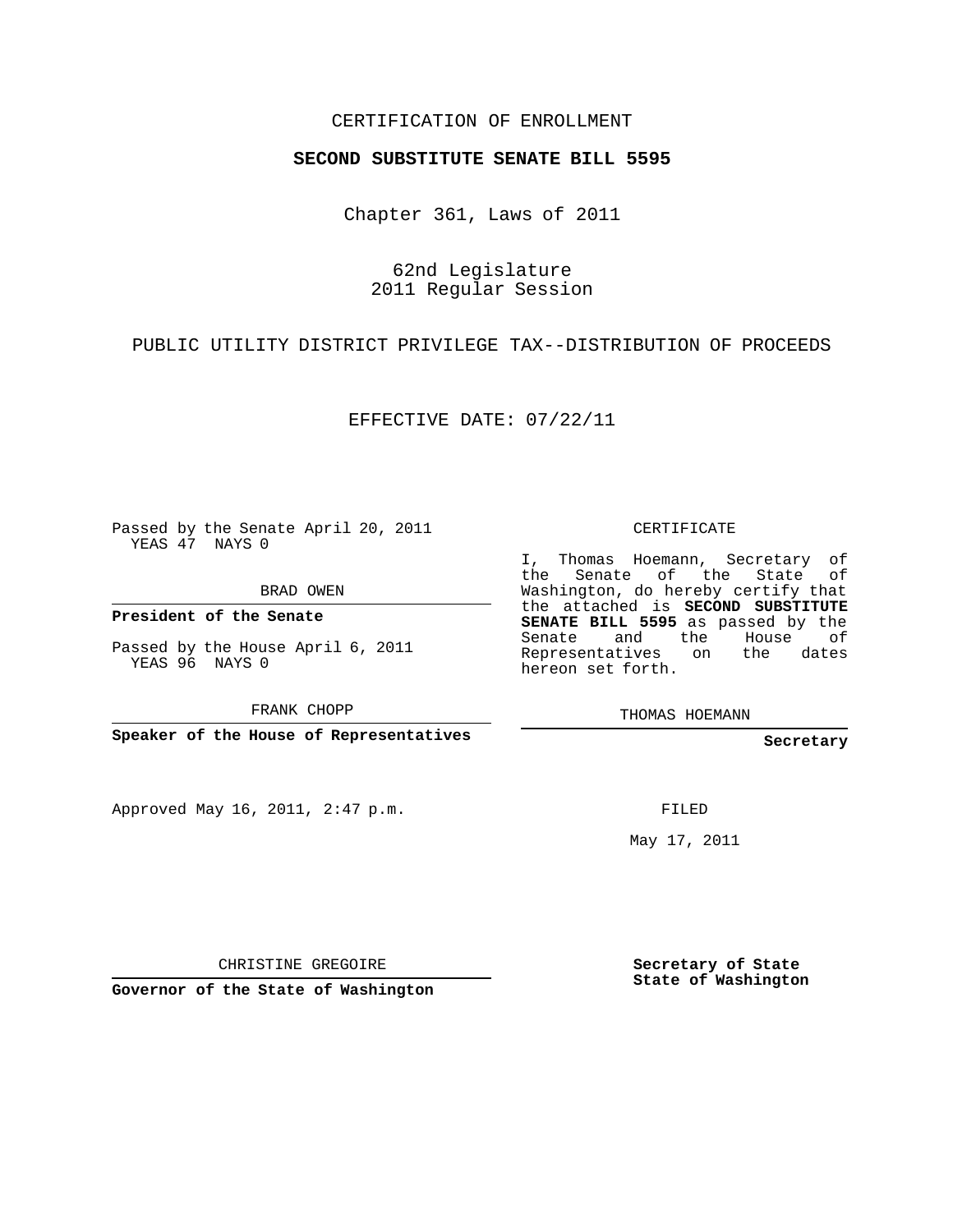## **SECOND SUBSTITUTE SENATE BILL 5595** \_\_\_\_\_\_\_\_\_\_\_\_\_\_\_\_\_\_\_\_\_\_\_\_\_\_\_\_\_\_\_\_\_\_\_\_\_\_\_\_\_\_\_\_\_

\_\_\_\_\_\_\_\_\_\_\_\_\_\_\_\_\_\_\_\_\_\_\_\_\_\_\_\_\_\_\_\_\_\_\_\_\_\_\_\_\_\_\_\_\_

AS AMENDED BY THE HOUSE

Passed Legislature - 2011 Regular Session

**State of Washington 62nd Legislature 2011 Regular Session By** Senate Ways & Means (originally sponsored by Senator Parlette) READ FIRST TIME 02/25/11.

 1 AN ACT Relating to distribution of the public utility district 2 privilege tax; amending RCW 54.28.090; and creating a new section.

3 BE IT ENACTED BY THE LEGISLATURE OF THE STATE OF WASHINGTON:

 4 **Sec. 1.** RCW 54.28.090 and 1980 c 154 s 9 are each amended to read 5 as follows:

 $(1)$  The county legislative authority of each county (( $shall$ )) must direct the county treasurer to deposit funds to the credit of each taxing district in the county, other than school districts, according to the manner they deem most equitable; except not less than an amount equal to three-fourths of one percent of the gross revenues obtained by a district from the sale of electric energy within any incorporated 12 city or town ((shall)) must be remitted to such city or town. Information furnished by the district to the county legislative 14 authority ((shall)) must be the basis for the determination of the 15 amount to be paid to such cities or towns under this subsection.

16 (2) In the event that a county receives tax proceeds under RCW 17 54.28.050 because a public utility district operated by another county 18 owns fee title to property in a city or town in the county that 19 receives such tax proceeds, and that city or town adjoins a reservoir